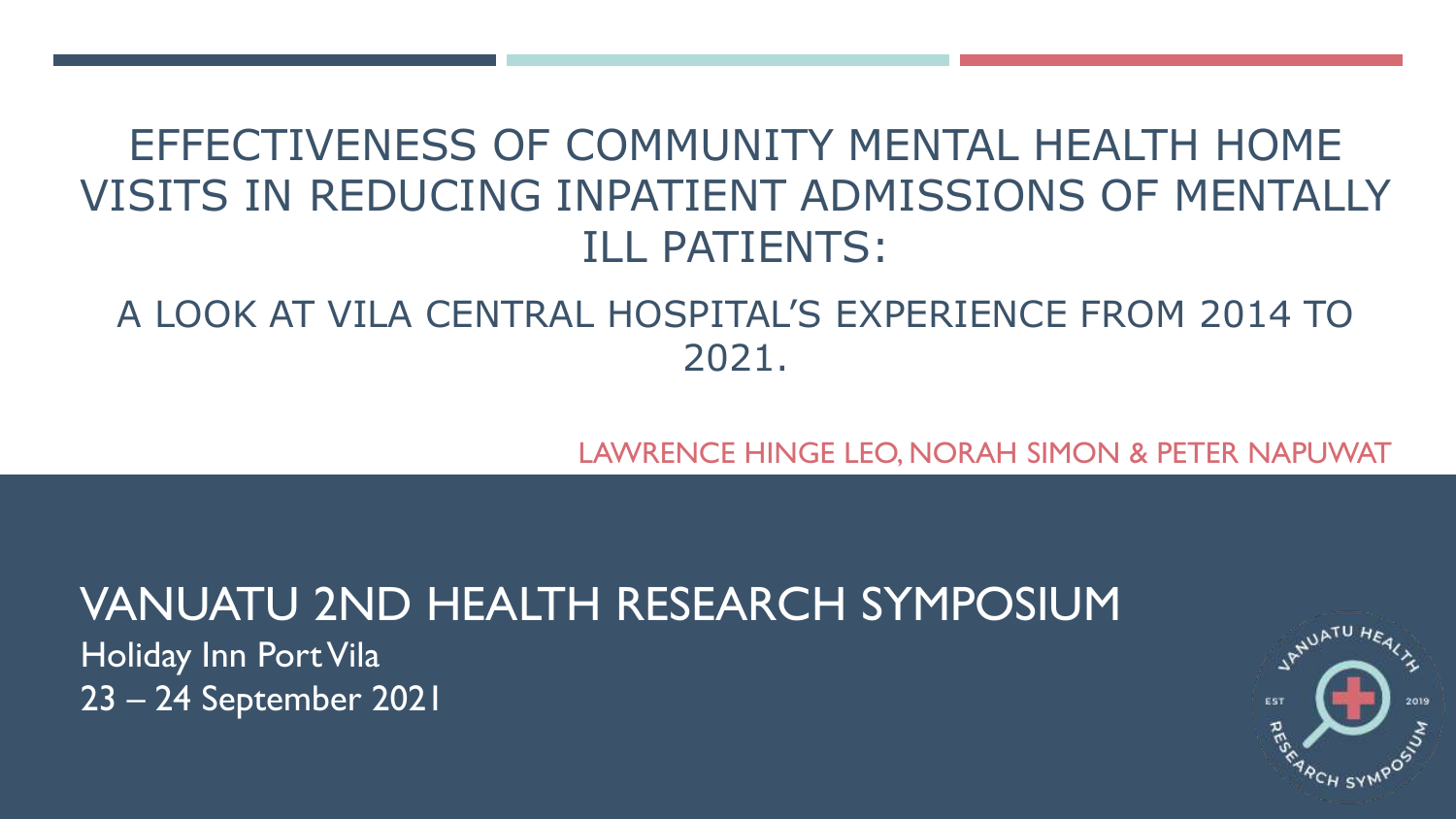# INTRODUCTION

- **□ Before 2015, re-admissions and admissions were** significantly increasing, thus consuming more time and human resources.
- $\Box$  Studies have shown that providing home visits reduces the risk of re-admissions for mentally ill patients.

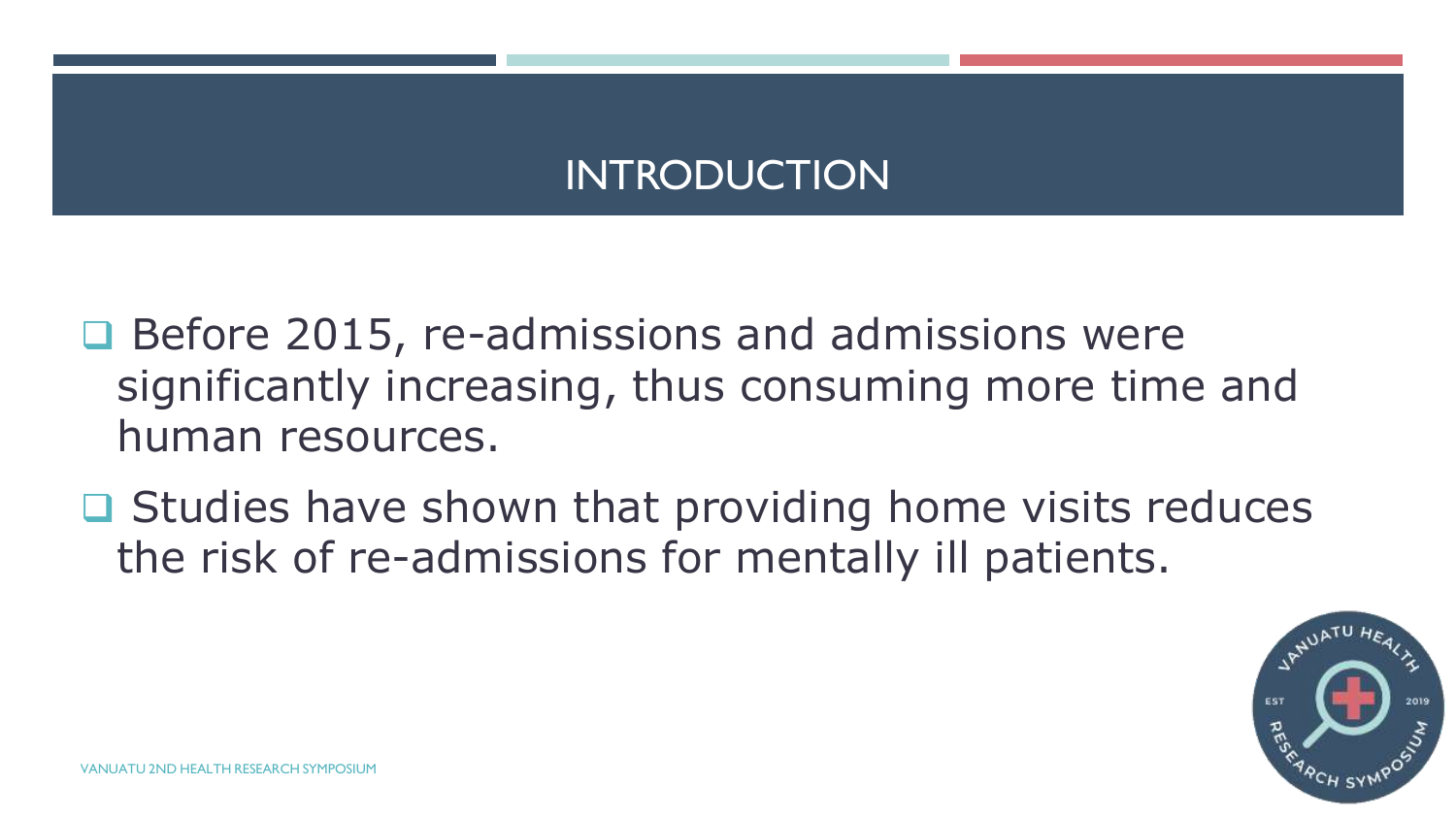# **METHODS**

- Data collected from the Home visit log book and Admission book from 2014 until today.
- **Target population:** 
	- **Patients with Schizophrenia on monthly fluphenazine injections.**
	- males and females.
	- Age range  $>18$  &  $<$ 50 years.
- An Excel spread sheet was used to collate data for visible results of the effectiveness of home visits.

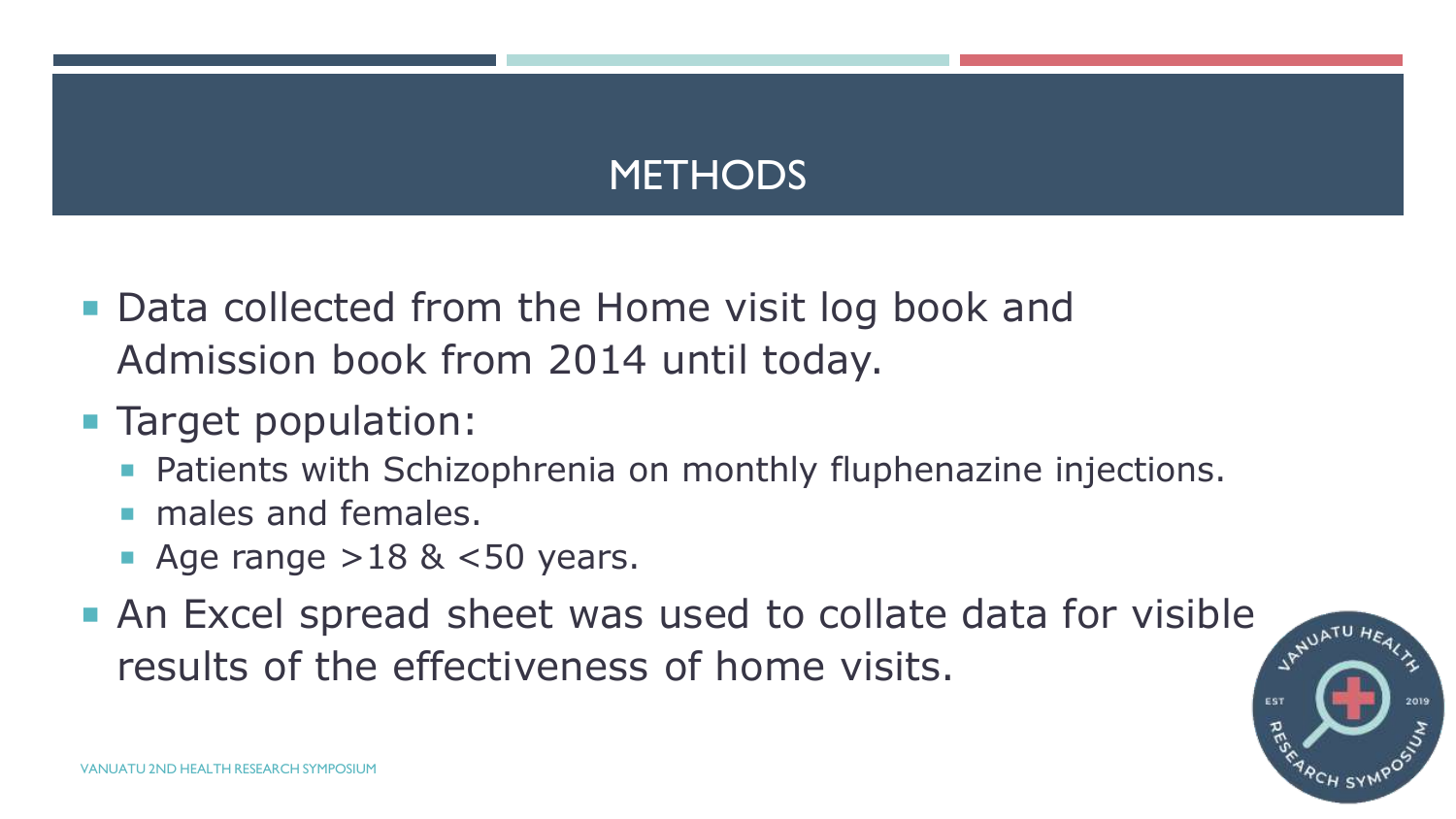

 $\Box$  By analyzing the trends, it shows a significant decrease in the number of patients re-admitted and admitted to the Mind Care Unit once the Home Visit Program began.

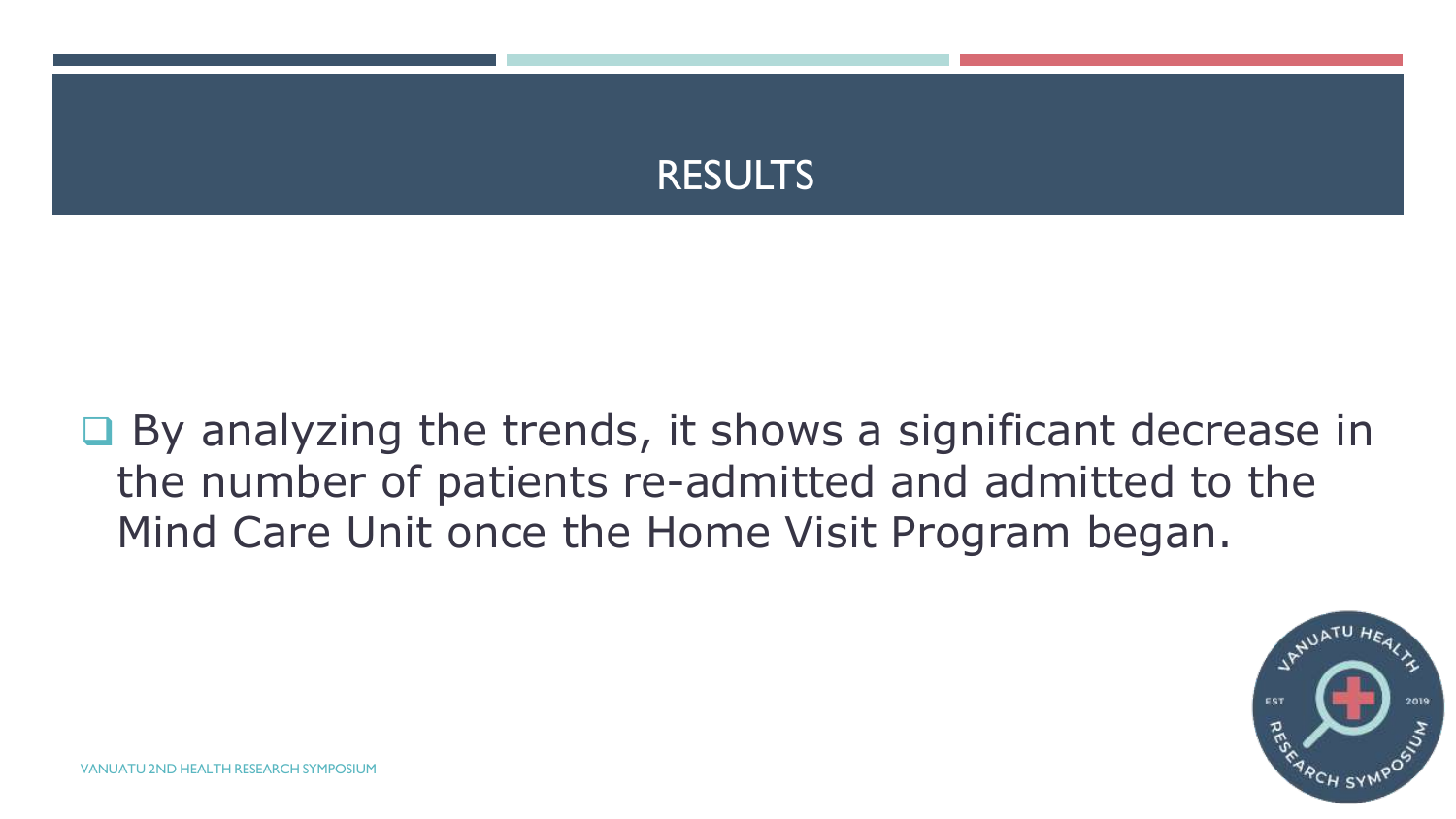#### RESULTS



**TABLE SHOWING TOTAL NUMBER OF ADMISSIONS AND HOME VISIT.**

|                             | 2012           | 2013     | 2014     | 2015 | 2016 | 2017 | 2018           | 2019 | 2020           | 2021 |
|-----------------------------|----------------|----------|----------|------|------|------|----------------|------|----------------|------|
| Admissi <sub>42</sub><br>on |                | 34       | 36       | 25   | 9    | 8    | $\overline{7}$ | 9    | $\overline{4}$ |      |
| Home<br>visit               | $\overline{0}$ | $\bf{0}$ | $\bf{0}$ | 9    | 43   | 54   | 60             | 73   | 159            | 157  |



-ADMISSION - HOME VISIT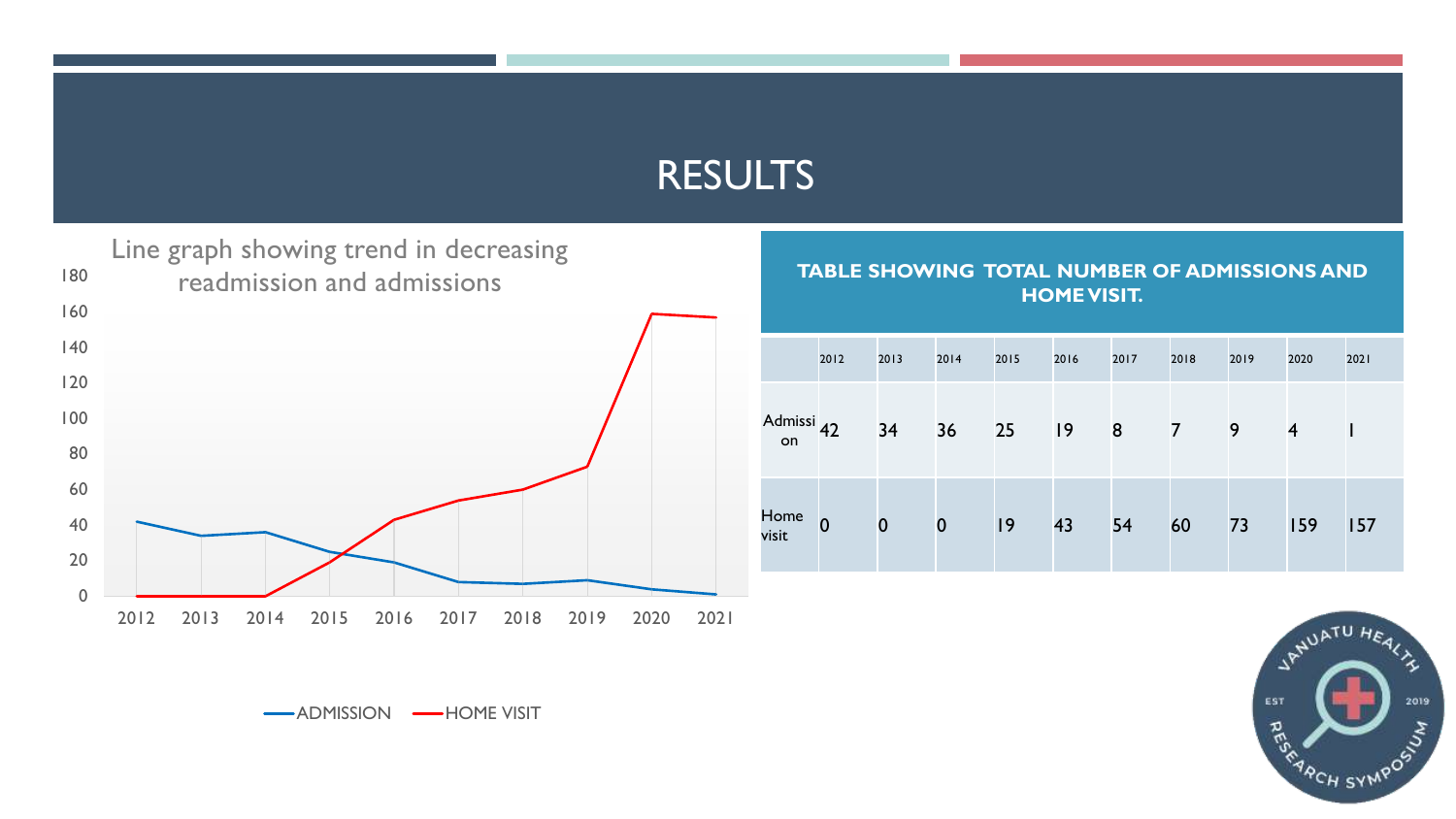# **DISCUSSION**

 $\Box$  Our findings show a significant reduction in the number of re-admissions and admissions after introducing the home visits. The more visits we conduct, the less admissions we have.

- Mental health home visits have relieved staff burnout.
- $\Box$  The need for continuous support for mental health home visits is very significant to prevent readmission and admission to the Mind Care Unit.

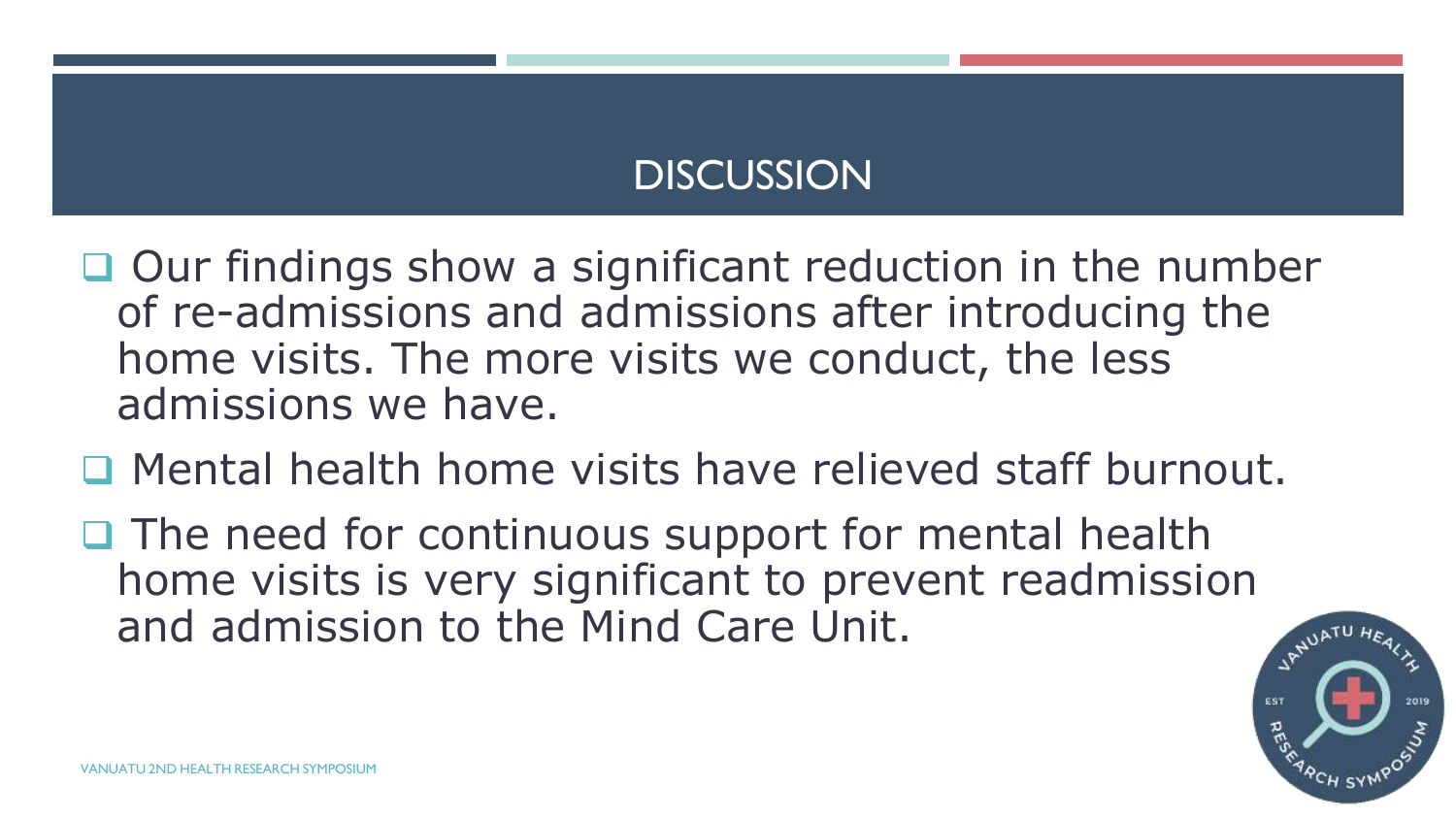## RECOMMENDATIONS / IMPLICATIONS

 $\Box$  Continuous mental health home visits should continue to be supported and strengthened by the Ministry of Health in collaboration with other stakeholders.

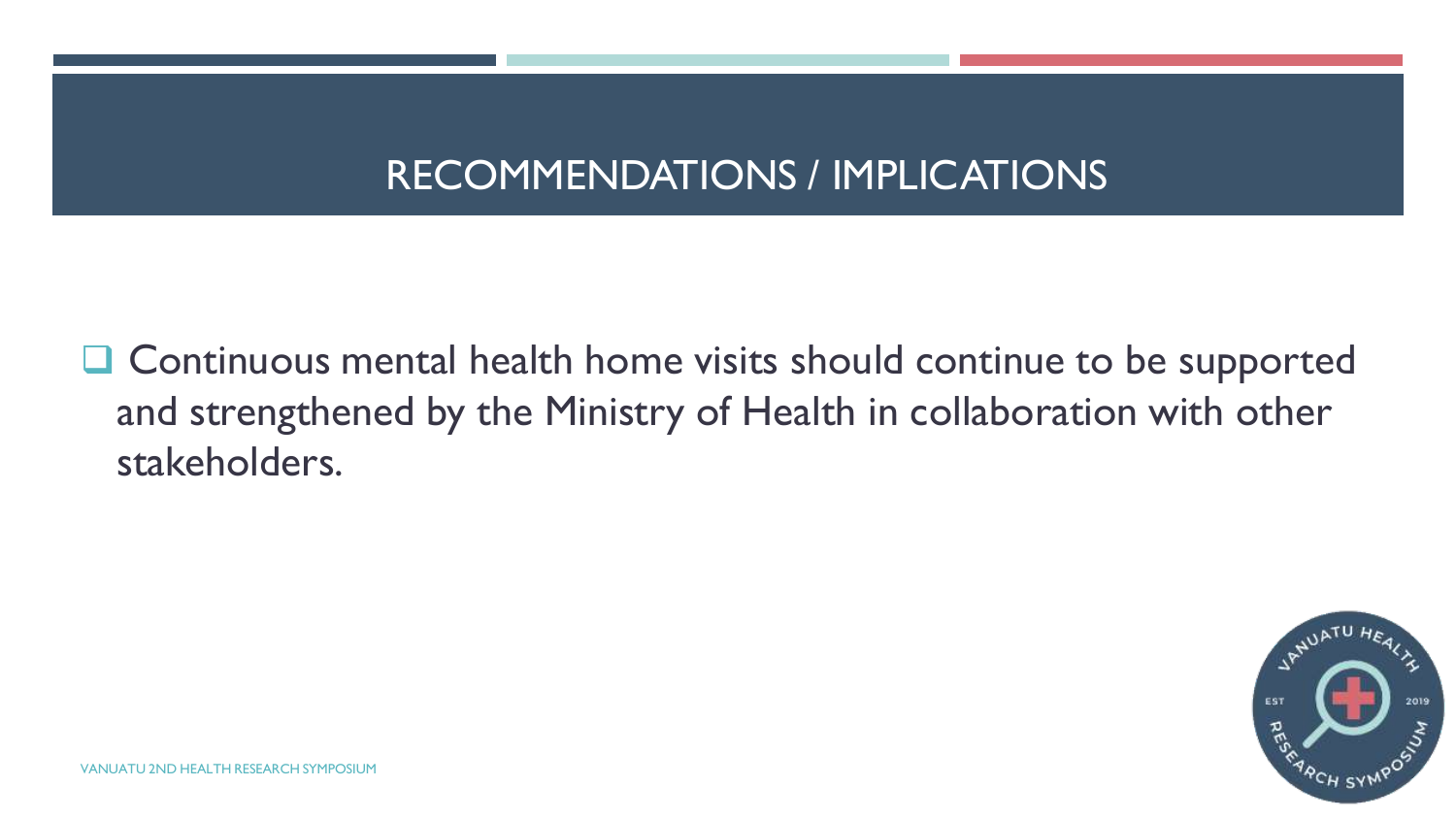#### ACKNOWLEDGEMENTS











Photo: Sodacan (Modified) Creative Commons Attribution-Share Alike 3.0 Unported license





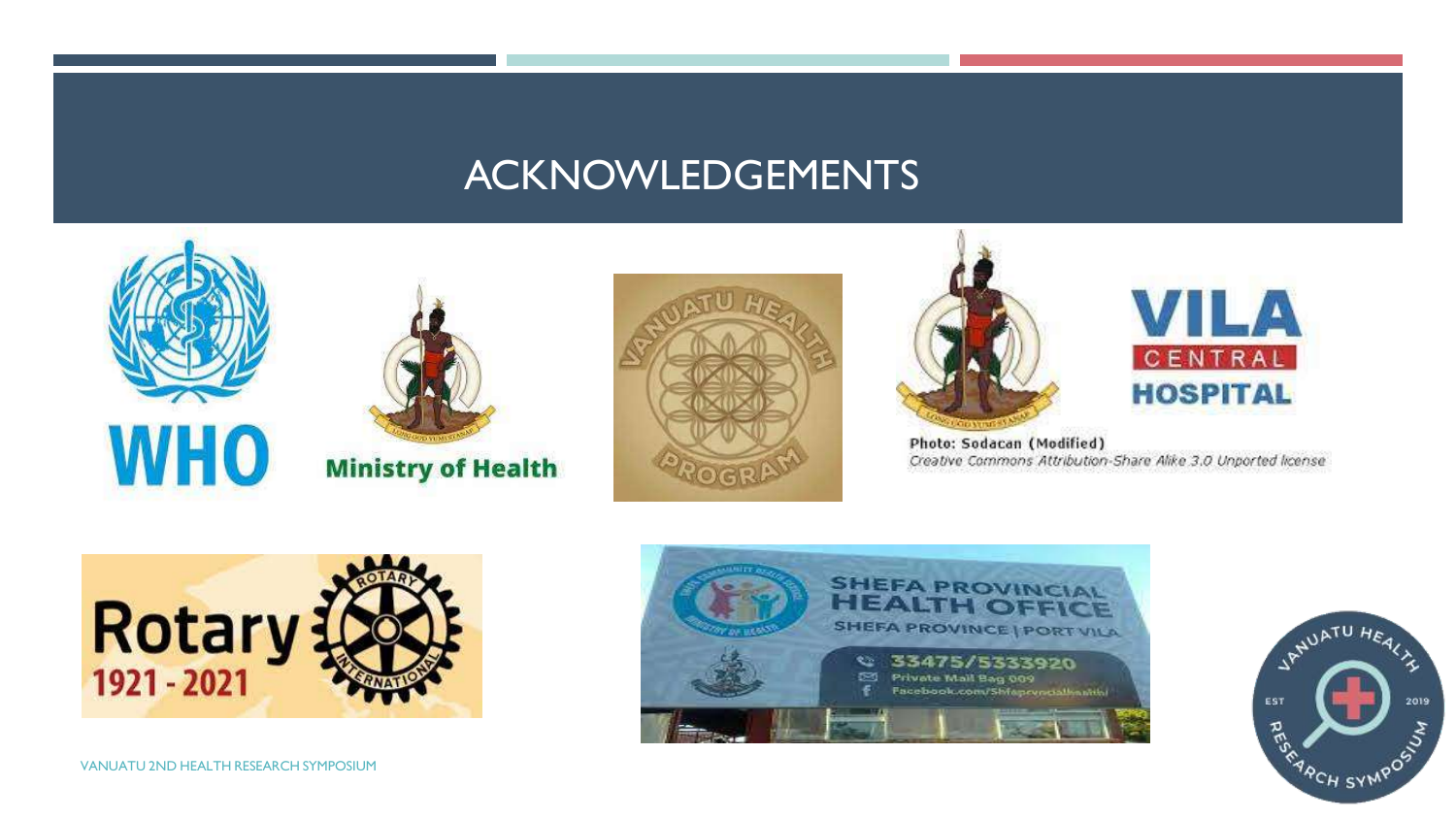### OUR TEAM







VANUATU 2ND HEALTH RESEARCH SYMPOSIUM